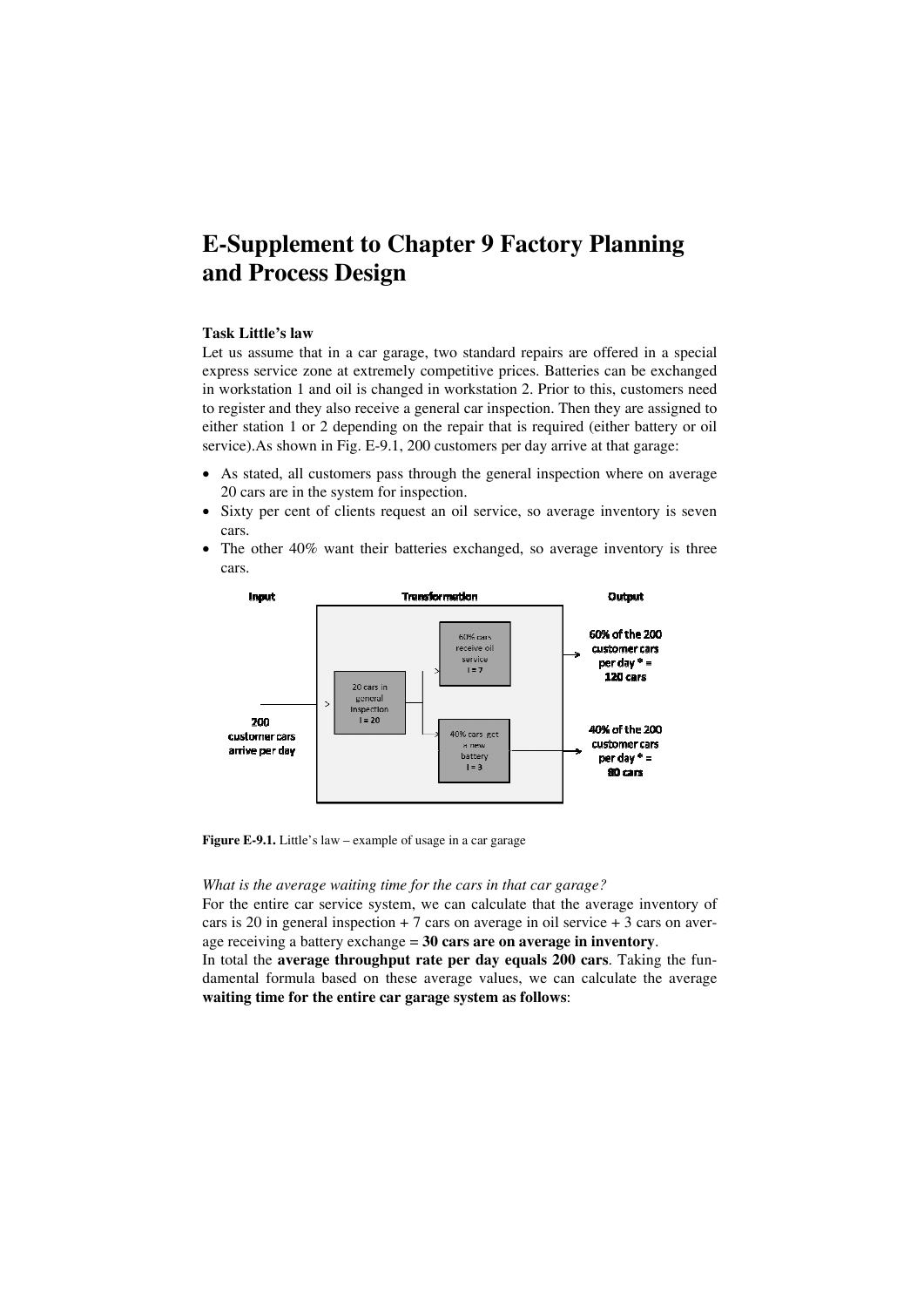$W = L / \lambda = (30 \text{ cars inventory in the garage}) / (200 \text{ cars in total per day}) = 0.15$ cars per day = **72 minutes of waiting time on average** for a day with 480 minutes working time.

# **Tasks break-even point**

a) As the production manager, you are asked by management to determine the profit, if 15,000 units are sold.

**Profit P**  $\rightarrow$ **TR** – TC or also  $(p - vc)^*x$  - fc

 [5\$/unit – (1\$/unit + 2\$/unit)]\*15,000 units/year – 20,000\$/year 2\$/unit\*15,000 units/year – 20,000\$/year 30,000\$/year- 20,000\$/year **10,000\$/year**

If 15,000 units are sold per period (in our example per year), the corresponding profit equals 10,000\$ per year.

b) A new machine will need to be bought in order to produce new goods with higher quality and be more ecologically efficient. This new machine will cost a tital of\$28,000. In future, the plan will be to produce 12,000 units per year. As a production manager, you are asked to determine the payback period for that machine.

**Profit P**  $\rightarrow$  **TR** – **TC** or also  $(p - vc)*x - fc$  [5\$/unit – (1\$/unit + 2\$/unit)]\*12,000 units/year – 20,000\$/year 2\$/unit\*12,000 units/year – 20,000\$/year 24,000\$/year- 20,000\$/year **4,000\$/year**

Now you need to identify the payback period:

**Payback Period in Years = Total Cost of the Machine / Profit per Year**  For our example, this means:

**Payback Period in Years = 28,000\$ / 4,000\$ per Year**= 7 years.

c) \management is not satisfied, because they expected a much shorter payback period. That is why they ask you right now to determine what profit and production volume in units is needed, if the payback period is to be exactly four years.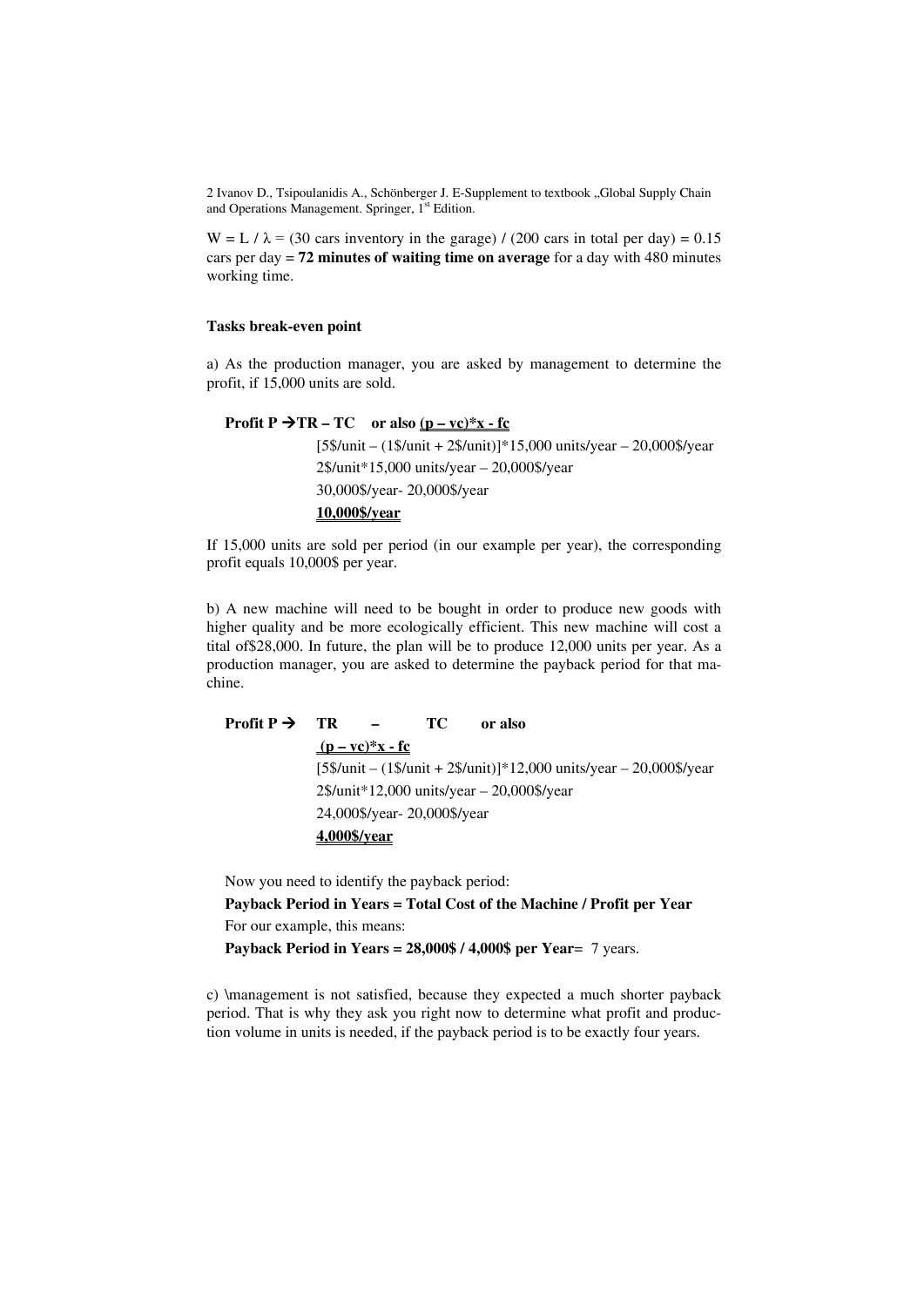To calculate this, you will need to identify the required minimal annual profit. Therefore, take the total cost of the new machine and divide it through the expected payback period in years.

For our example, the result is:

| Required Min. Annual Profit = | <b>Total Cost of the Machine</b><br><b>Expected Payback Period in Years</b> |
|-------------------------------|-----------------------------------------------------------------------------|
| Required Min. Annual Profit = | 28,000\$/4 years                                                            |
|                               | 7,000\$/year                                                                |

Now you will need to calculate the corresponding production volume in units x, that will generate the required profit:

# **Profit P**  $\rightarrow$  **TR** – TC or also  $(p - vc)^*x$  – fc

| 7,000\$/year= $TR - TC$ or also |                                                                    |                       |  |
|---------------------------------|--------------------------------------------------------------------|-----------------------|--|
|                                 | $[5\$/unit - (1\$/unit + 2\$/unit)]$ *x units/year - 20,000\$/year |                       |  |
|                                 | $2\frac{\gamma}{\alpha}$ units/year - 20,000\$/year                | $II + 20,000$ \$/year |  |
|                                 | $27,000$ \$/year = 2\$/unit * x units / year                       | II: 2\$/year          |  |

#### $\rightarrow$ **x = 13.500 units / year**

In order to meet the objective stated by management to reach a payback period of 4 years, the corresponding production volume should equal 13,500 units per year.

# D**ecisiontree analysis**

A large chocolate bar producerwants to invest in a refurbishment of their production line because they assume a favourable market development and want to speed up their machines to increase efficiency. The probability that the market will be favourable during next year is 0.2, and 0.8 that market development is unfavourable. In case of an unfavourable market the company decides it will start a large marketing campaign (MC) to promote their brand –especially two months before Christmas and Easter. The probability that the MC works is 0.6, and 0.4 that the campaign is unsuccessful.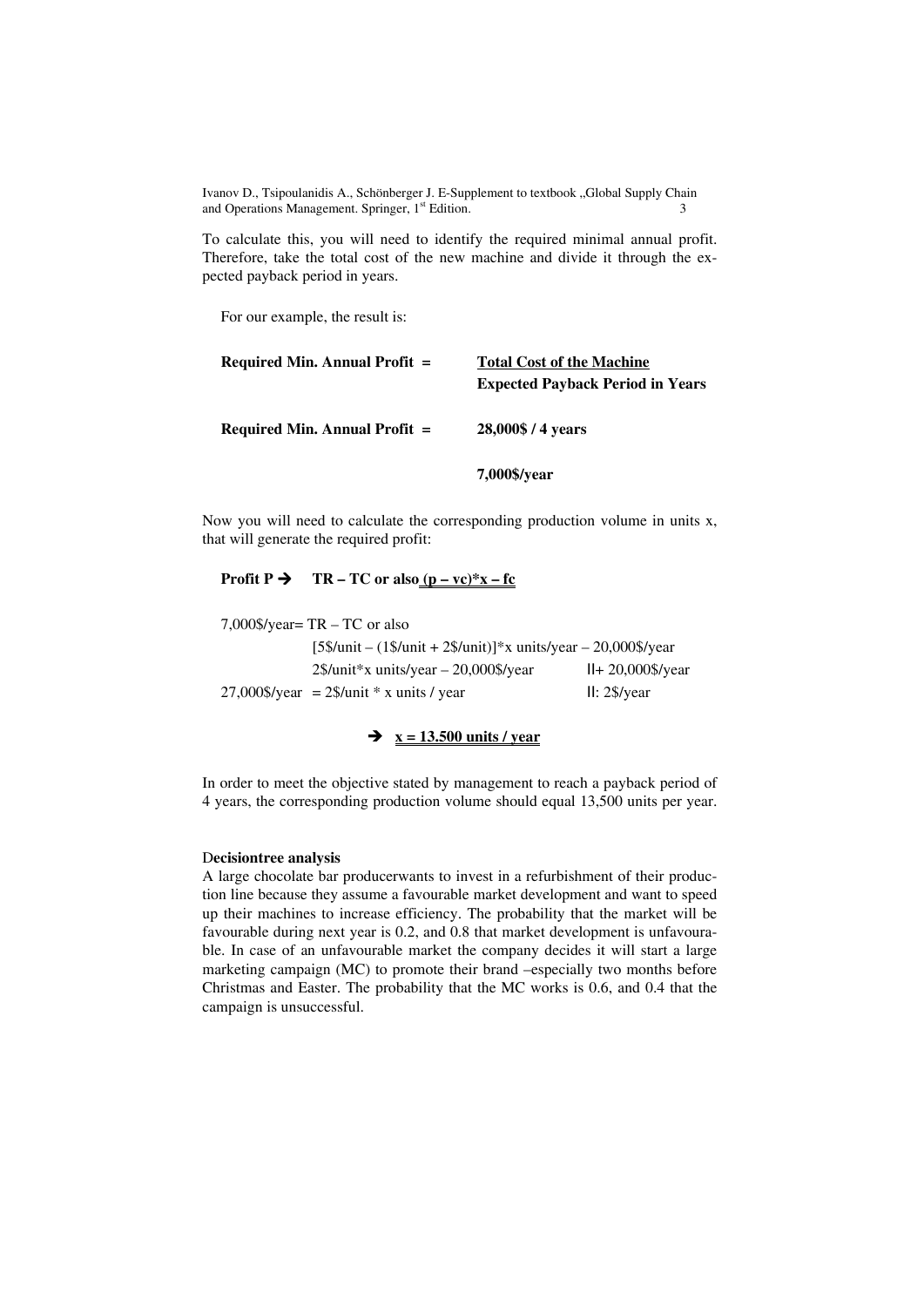Calculate the expected monetary value (EMV) of four investment strategies: large investment (A), medium investment (B), small investment (C) or no investment (D). The expected gain and cost of each strategy are given as shown in Fig. E-9.2.



**FigureE-9.2.**Decision tree: Whether toinvest in refurbishment

First we have to calculate the EMV of the MC to work out the second step ofthe EMV of investments.

*EMV*  $(MC1) = 0.6 \times \text{\textsterling}25,000 + 0.4 \times (-\text{\textsterling}220,000) = -\text{\textsterling}73,000$ *EMV* (*MC* 2) =  $0.6 \times \text{\textsterling}25,000 + 0.4 \times (-\text{\textsterling}105,000) = -\text{\textsterling}27,000$ *EMV*  $(MC3) = 0.6 \times \text{\textsterling}25,000 + 0.4 \times (-\text{\textsterling}75,000) = -\text{\textsterling}15,000$ 

*EMV* ( $A$ ) =  $0.2 \times \text{\textsterling}250,000 + 0.8 \times \text{\textsterling}M$ *V* (*MC* 1) =  $-\text{\textsterling}8,400$ *EMV* (*B*) =  $0.2 \times \text{\textsterling}220,000 + 0.8 \times \text{\textsterling}MV$  (*MC* 2) =  $\text{\textsterling}22,400$ *EMV* (*C*) =  $0.2 \times \text{\textsterling}150,000 + 0.8 \times \text{\textsterling}MV$  (*MC* 3) =  $\text{\textsterling}18,000$ *EMV*  $(D) = \epsilon 0$ 

As we can see it is recommended from a financial point of view to opt for a medium investment.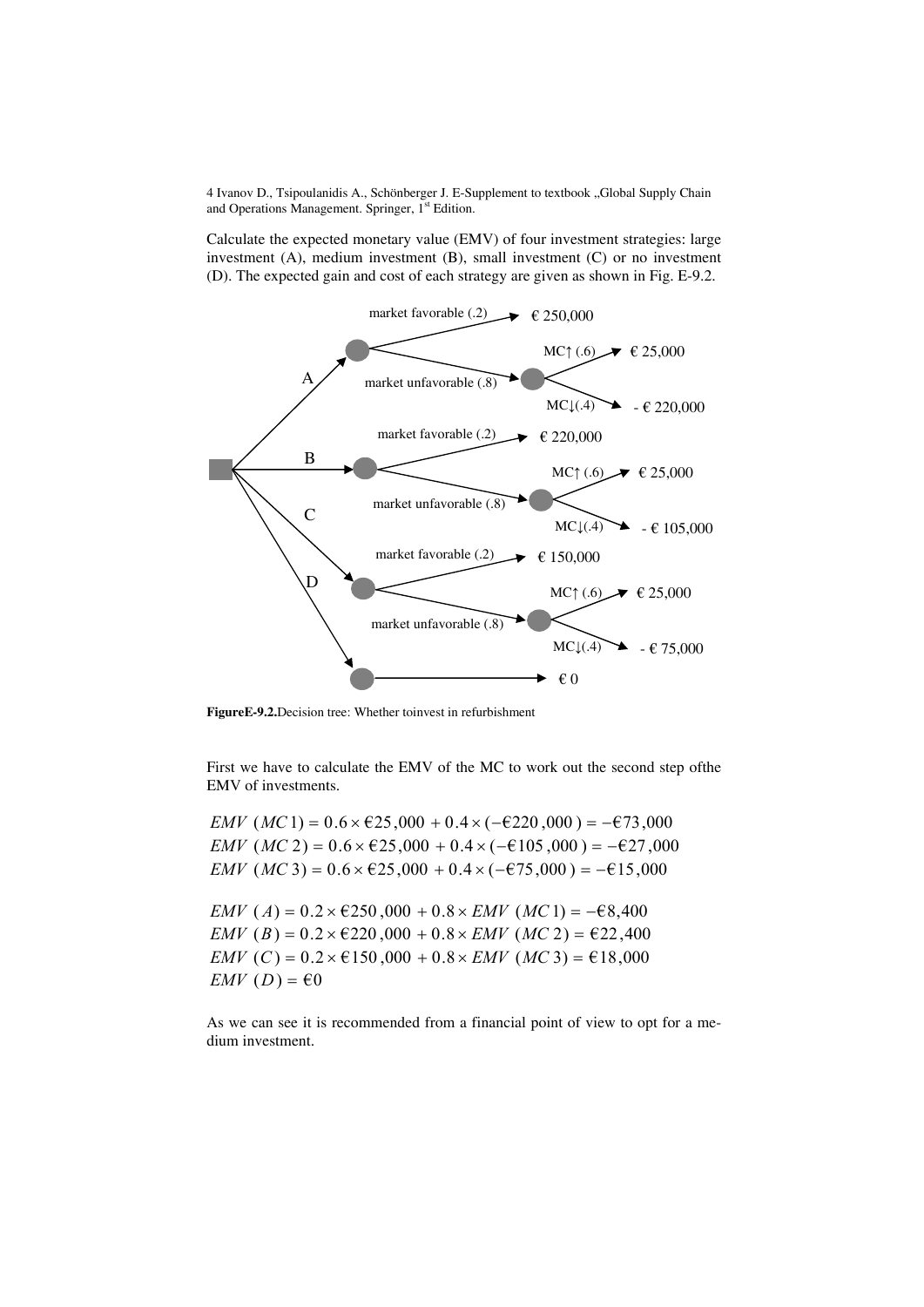# **Queuing theory model**

In a post office one post clerk works with one line waiting. He is able to serve 45 customers/hour and there are on average 38 customers/hour in the post office. Calculate estimated inter-arrival time, service time and utilization factor and analyse waiting time and the length of the system and the queue. Furthermore find out the probability that no more than two customers are in the post office (waiting or being served) at any one time.

The post office manager wants to find out if it is a good idea to employ one more post clerk because it is getting busier in the office. For that reason he wants to use the queuing model with one waiting queue and two counters to analyse whether it would increase customer satisfaction if there were shorter waiting times. Analyse the model and comment on whether one additional post clerk would be a good idea (disregarding the salary). Assume that every employee works at the same speed.

Part I

*Inter-arrival time* = 
$$
\frac{1}{38}
$$
 = 0.026*h* = 1.56min  
*service time* =  $\frac{1}{45}$  = 0.022*h* = 1.32min  
 $\rho = \frac{38}{45}$  = 84.4%

The time between arrivals of any two customers is 1.56mins; being served takes 1.32mins, and the post clerk is occupied 84.4% of the time.

$$
L_Q = \frac{0.844^2}{1 - 0.844} = 4.57
$$
  

$$
L_s = 4.57 + 0.844 = 5.41
$$

There are on average 4.5 people waiting in the queue and approximately 5.5 people in the system.

$$
T_Q = \frac{0.844^2}{38 \times (1 - 0.844)} = 0.12h = 7.2 \text{ min}
$$

$$
T_s = 0.12 + \frac{1}{45} = 0.142h = 8.52 \text{ min}
$$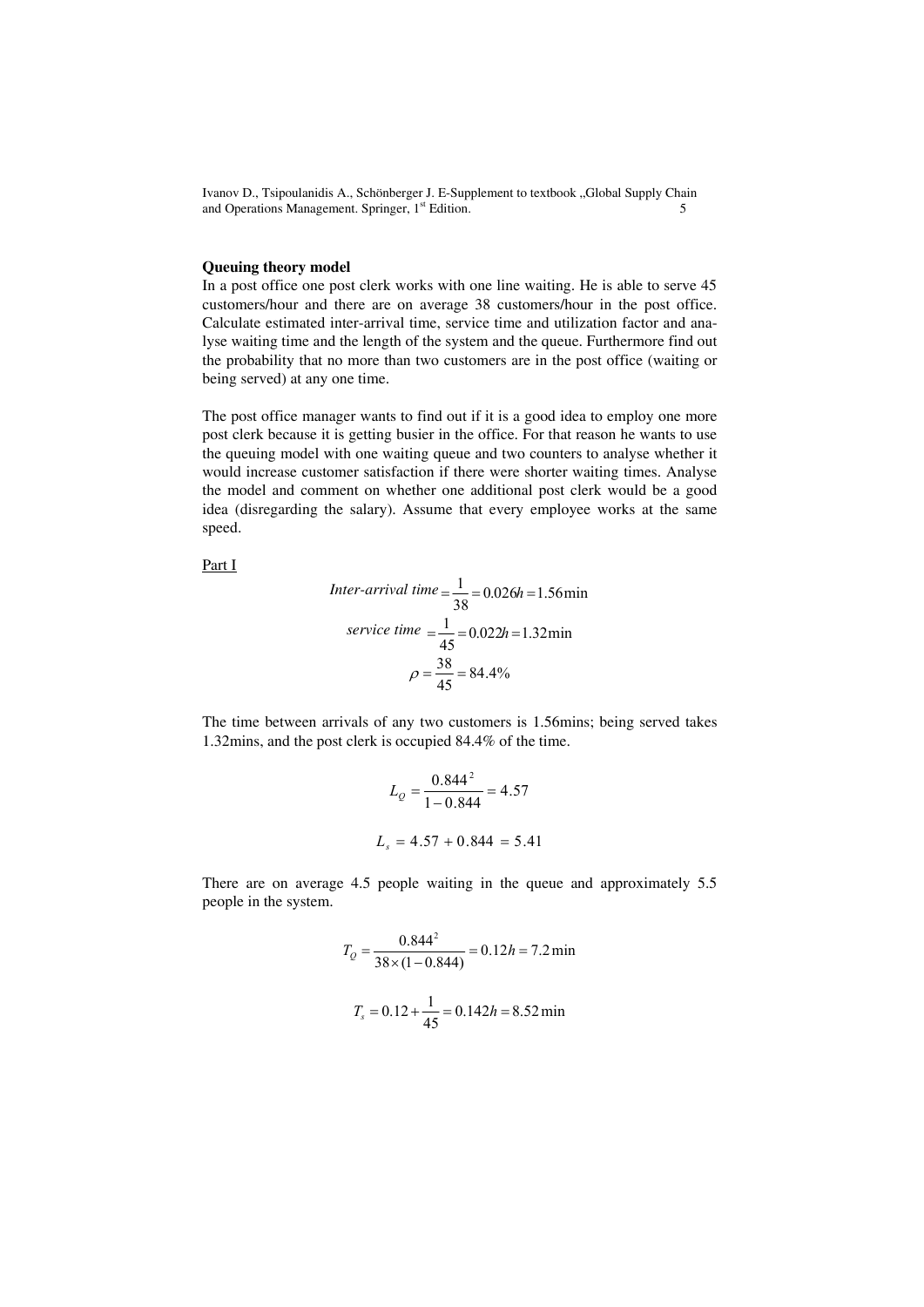Customers are on average waiting 7.2 mins in the queue and spend 8.5 mins in the post office in total.

Now we want to know the probability that two or fewer people are in the system. We need to calculate the probability that no one is in the system, one person, ortwo persons are in there and summarize results.

$$
P_0 = 0.844^0 \times (1 - 0.844) = 0.156
$$
  
\n
$$
P_1 = 0.844^1 \times (1 - 0.844) = 0.132
$$
  
\n
$$
P_2 = 0.844^2 \times (1 - 0.844) = 0.111
$$
  
\n
$$
P(x \le 2) = P_0 + P_1 + P_2 = 0.156 + 0.132 + 0.111 = 0.399
$$

The probability that no ,more than twopeople are in the system is 39.9%.

Part II

$$
\rho = \frac{38}{2 \times 45} = 42.2\%
$$

Two post clerks would be occupied 42.2% of the time.

$$
P_0 = \frac{1}{\sum_{i=0}^{c-1} \frac{(c \times \rho)^i}{i!} + \frac{(c \times \rho)^c}{c!} \times \frac{1}{(1-\rho)}}
$$
  

$$
P_0 = \frac{1}{\frac{(2 \times 0.422)^0}{0!} + \frac{(2 \times 0.422)^1}{1!} + \frac{(2 \times 0.422)^2}{2!} \times \frac{1}{(1-0.422)}}
$$
= 40.65%

*The probability that the system is empty is 40.65%. Now it is possible to calculate the number of customers waiting in the queue.*

$$
L_{\mathcal{Q}} = \frac{c^c \times \rho^{c+1}}{c! \times (1-\rho)^2} \times P_0 = \frac{2^2 \times 0.422^{2+1}}{2! \times (1-0.422)^2} \times 0.4065 = 0.18
$$

If there aretwo post office counters and 38 estimated customers per hour, 0.18 customers are waiting in the queue.

The estimated number of customers in the whole system is: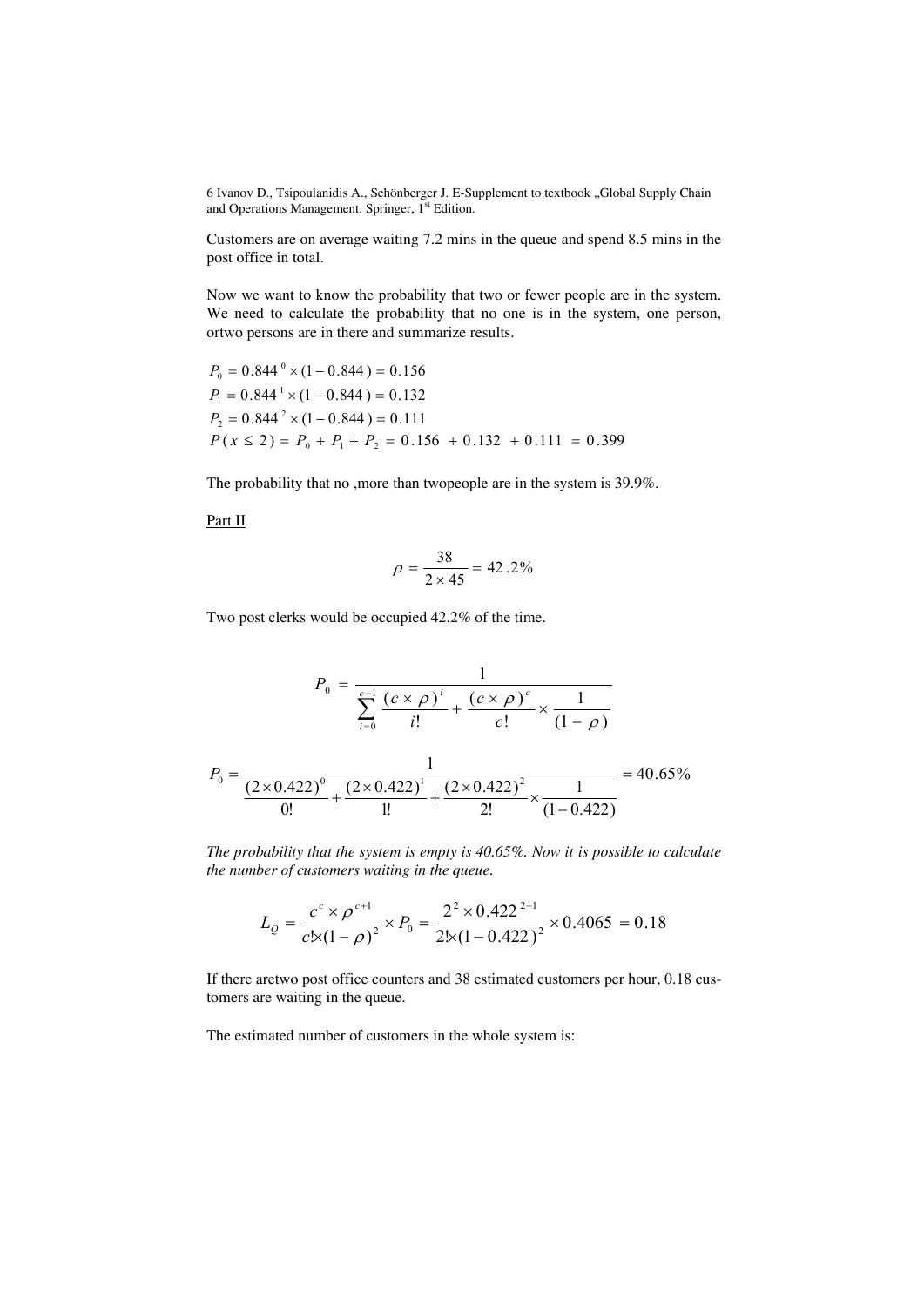$$
L_s = L_\rho + c \times \rho = 0.18 + 2 \times 0.422 = 1.024
$$

*On average there is one customer in the system.*

*Waiting time in the queue is:*

$$
T_Q = \frac{L_Q}{\lambda} = \frac{0.18}{38} = 0.00474h = 0.2844 \text{ min} = 17 \text{ sec} \text{ on } d\text{s}
$$

*Waiting time in the whole system is:*

$$
T_s = T_Q + \frac{1}{\mu} = 0.00474 + \frac{1}{45} = 0.027h = 1.62 \text{ min}
$$

As you can see the waiting time in the system is 1.62 minutes.

As you can see the waiting time with two employees is virtually zero. Customer satisfaction would probably increase.

# **Case study: Planning and control of construction projects based on takt time to increase supply chain efficiency**

Construction is the business of erecting buildingsandit is characterized by longterm investment with many uncertainties that are influenced by internal and external factors, such as weather, budget, government, technical restrictions and resources. Berstelsen (2004) compared construction with traditional manufacturing andprovided statistical evidence that productivity inthe construction industry is behind the productivity in traditional manufacturing.

The Committee on Advancing the Competitiveness and Productivity of the US Construction Industry (2009) pointed out that inadequate scheduling is one of the reasons why productivity in civil engineering did not increase during recent decades.Forbes and Ahmed's (2011) study stated that in traditional construction projects, approximately 50% of the activities planned for a given week are likely to be completed in that week. The main causes of activities not being completed include unsynchronized processes, waste and problems in construction SCs.

This case study describes a luxurious construction project in the south of Brazil which had good results with regard to the metrics of time, cost and inventory reduction in the SC. The goal of this casestudy is to demonstratethe possibilities of streamliningSC management in the constructionindustry using the concept of *takt time*-based planning and control to ensure just-in-time (JIT) information transfer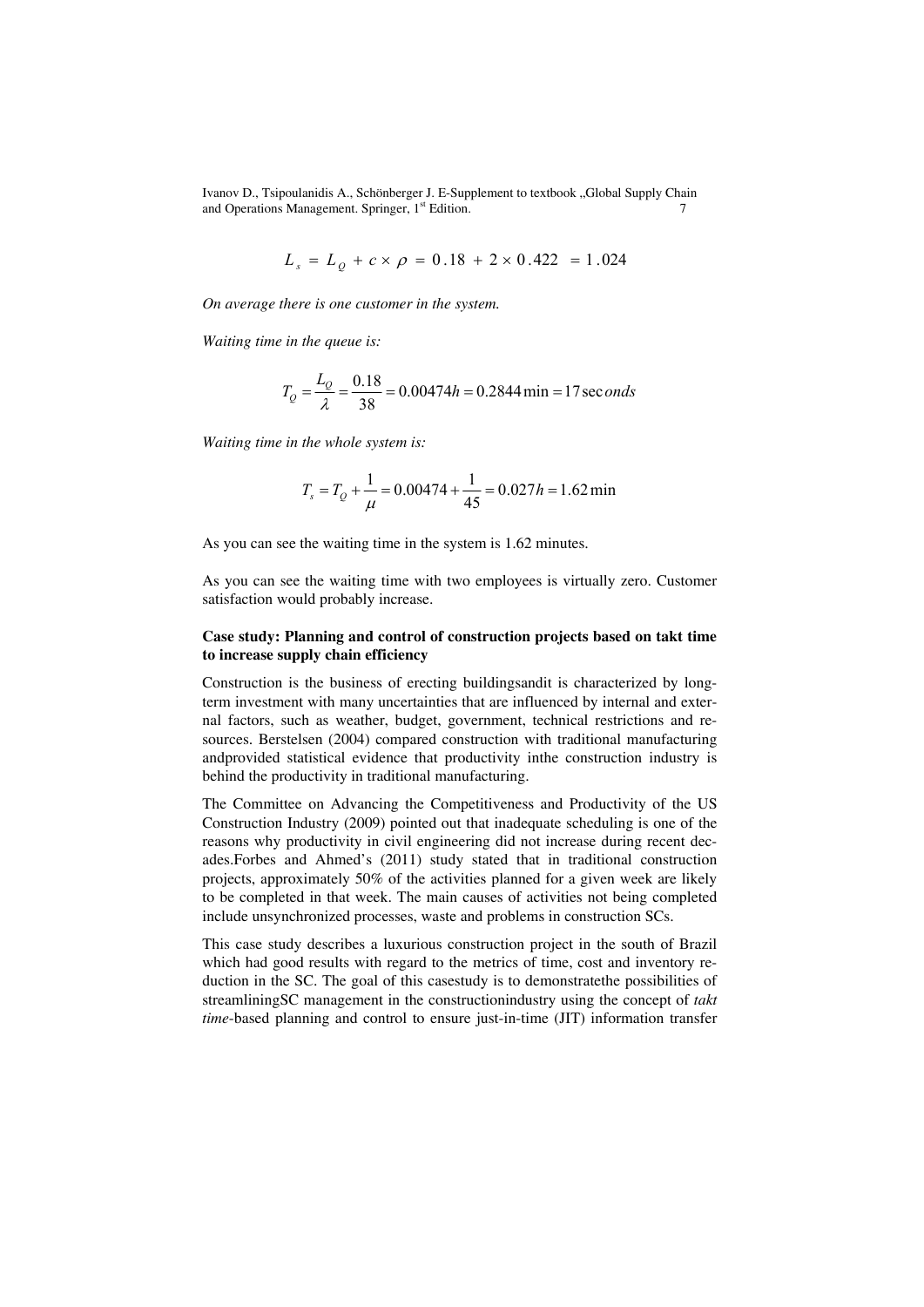and material deliveries to construction sites at lowest cost and maximum value for the customer.

Unlike manufacturing, construction is a project-based production process. Almost all construction projects are unique, but depending on the way of looking at it, many repetitive processes can be found. Lean construction tries to manage and improve construction processes with minimum cost and maximum value by considering customer needs (Koskela et al. 2002).

The construction industry recognizes the benefits of good planning at SC level, especially when faced with problems of high inventory levels, restricted physical space, lack of material, obsolescence and the high frequency of transference of materials from one point to another at constructions sites. Whereaslean manufacturingset out ways to streamline manufacturing processes,the idea behind lean consumptionis that *by minimizing customers' time and effort and delivering exactly what they want when and where they want it, companies can reaphuge benefits* (Womack and Jones 2005).

The concept of consumption can be aligned with the concept of takt. *Takt time* is defined as the *pace* of production; it is theaverage unit of production time needed to meet customer demand. The purpose of takt time is to serve as a management tool to indicate whether production is ahead of or behind schedule. It serves as an alignment tool, aligning proceeding with following processes, aligning resource requirements with demand, and aligning corporate functions with real-time production needs.

One of the main points of streamlining the SCin the construction industry is to introduce takt time tofacilitate a positive overview of the consumption of materials and subcontracted services. Prerequisites for introducing takt time at a construction site are to identify and create repetitive and standardized processes. In a 27 floors building, the macro activities will be repeated 27 times because many of the activities are the same,and a detailed analysis will show that many activities are also repeated on a daily basis. In balancing the production lead time (i.e., cycle time) based on takt time, supply can be aligned with demand.

With a defined takt time, the sequence and content of activities to be accomplished can be defined. Once takt time is set, alignmentofthe consumption of materials withsubcontractors'services can be achieved, ensuringaccomplishment of the work in the predefined time.

Knowing exactly what is the material consumption, and linkingthat with fixed periods to ensure a shorter lead time,can allowinventory to be fixed through more frequent deliveries of smaller lot sizes. Lot sizes will be delivered to accomplish the takt work content following lean logistics concepts and the pull system.

In the early 1990s, Japanese construction companies had already adopted the takt schedule management method. In 2001, a major Korean construction company,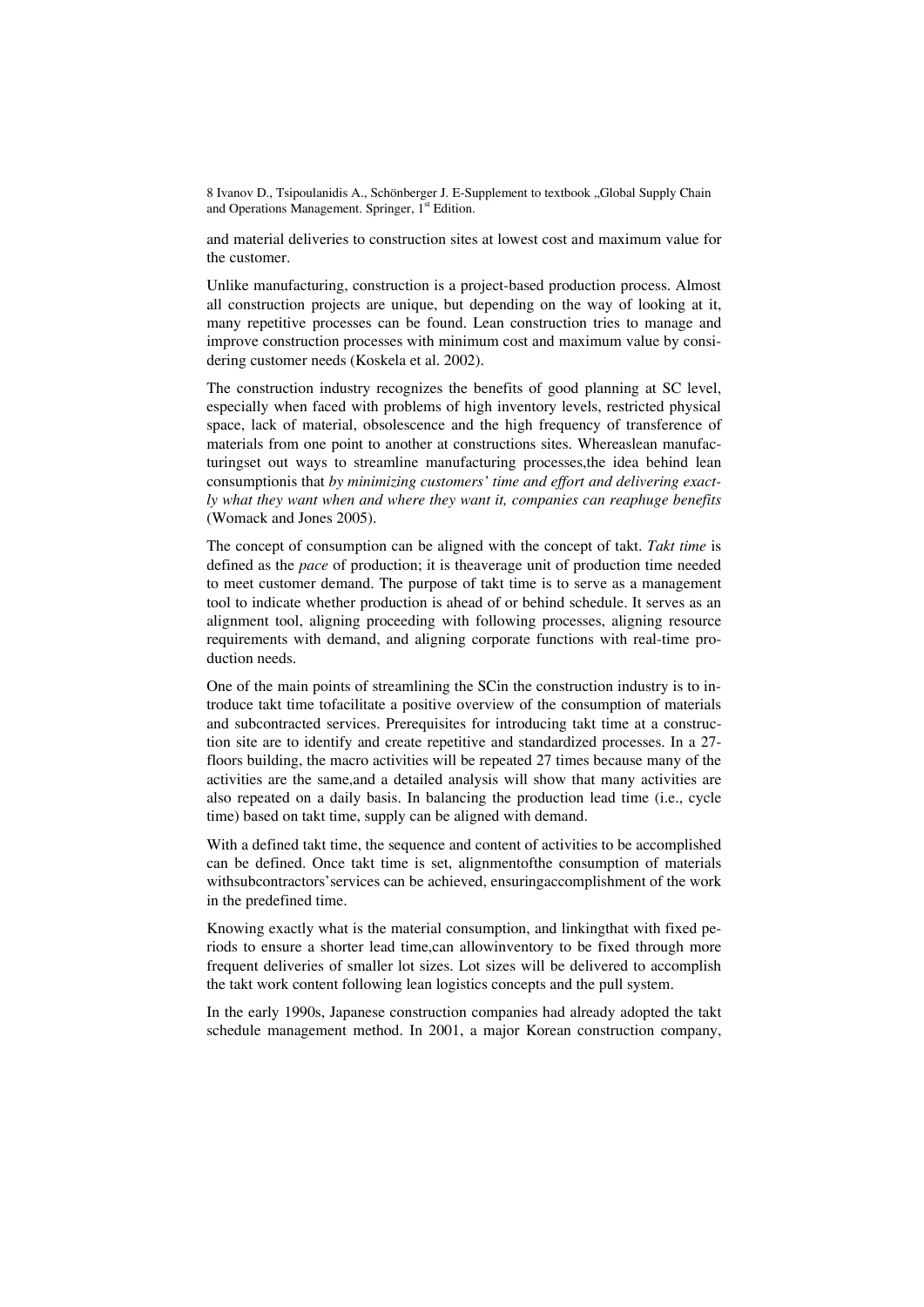Samsung Engineering & Construction, combined the takt with other lean construction principles (Samsung 2001).

In order to understand takt schedule management systems, there are concepts that need to be learned and which are explained by the KICEM – Korean Institute of Construction Engineering and Management (2003), as shown in Fig. E-9.3:



**Figure E-9.3.**Takt schedule management concepts

*MU - Management Unit*: In building construction, a floor or a divided workspace in a floor will be one unit. Each MU has a similar work pattern. Inaddition to the MU, there are also zones and sub-zones. For example, in the construction of an apartment, a floor can be divided into two zones: Zone 1 –a public zone including elevator hall; and Zone 2 –private zone including residential units.

*Takt Activity*: This is one unit of activity or an element of a network of works in anMU. Each takt activity is executed sequentially in an MU. A building construction can be described as a network (or flow) of management units and each management unit can be described as a network of takt activities.

*Takt Time*: This is the duration of a takt activity. In takt schedule management, takt time should be constant so that the entire takt can flow continuously. In other words, tact activities are executed in a synchronized manner at one single time. For takt time to be constant, the resources for takt activities should be well organized and stabilized.

The methodology used in the this case study was takt planning and control, which was adopted in five main steps and implemented in the construction of a 27-floors building to ensure that detailed planning and control of the work content was based on takt time (see Fig. E-9.4).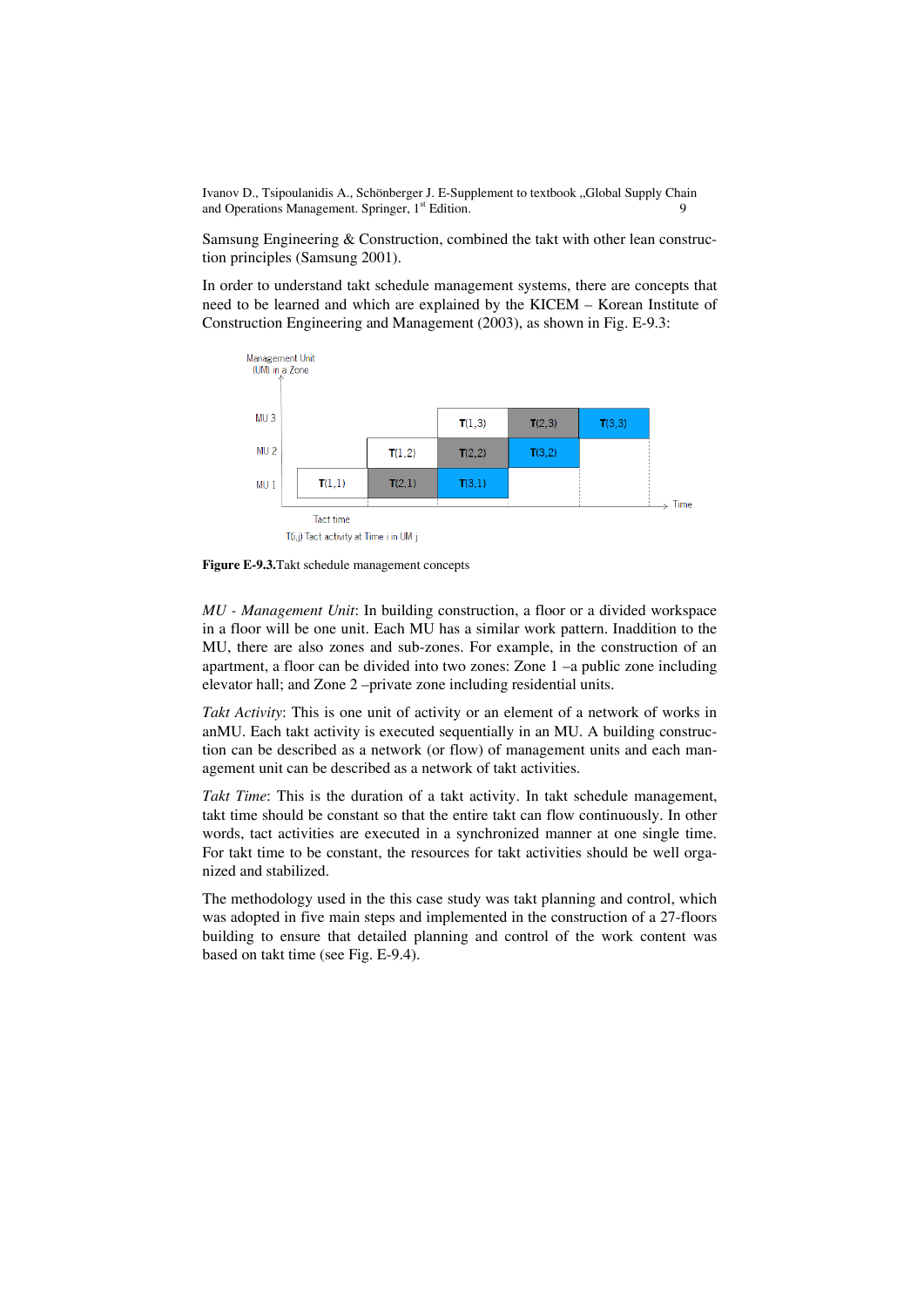10 Ivanov D., Tsipoulanidis A., Schönberger J. E-Supplement to textbook "Global Supply Chain and Operations Management. Springer, 1<sup>st</sup> Edition.

|                | Identify repetitively construction sections and<br>subsections                                                                                                                             | $\sim$<br>* Lazar (F Fast)<br>* Reflect points<br>Colombara<br>1 April 12<br>1 April 12<br>1 April 14<br>1 Emails Cervine b<br>· Fachada ExternalPistu<br>. Visitoria Br. |
|----------------|--------------------------------------------------------------------------------------------------------------------------------------------------------------------------------------------|---------------------------------------------------------------------------------------------------------------------------------------------------------------------------|
| $\overline{2}$ | Identify construction sequence and work content                                                                                                                                            |                                                                                                                                                                           |
| 3              | Balancing the work content with project tact time                                                                                                                                          | <b>Work contents</b><br><b>Balanced Work content</b><br>tampa<br>Asima                                                                                                    |
| 4              | Define the chronogram for the project with repetitive<br>and no repetitive activities<br>Validate lead time with suppliers and subcontractors<br>the frozen time to delivery based on pull | <b>THE OVER DECEMBER 1999</b>                                                                                                                                             |
| 5              | Set logistic based on consumption, tact and<br>chronogram<br>Introduce visual management                                                                                                   |                                                                                                                                                                           |

**Figure E-9.4.**Five steps to takt planning and control

- The first step is to identify the macro deliverables of the project and separate the ones that are repeatedfrom those that occur just once. At the 27-stock building, it was identified that the main activities were repeated at least 27 times.
- The second step is to detail the work content of each subsection of the repeat activities.The sections and subsections of the repeat deliverables were detailed in hourly activities that needed to be executed. The sequence of execution of the project is discussed at this phase and the technology to be used is also defined.
- The third step is to define the takt time for the project and balance all of the work content for each subsection based on it. At this phase, any waste actions, such aswaiting time and unbalanced work, need to be identified and eliminated.
- The fourth step is to generate achronogram of the project with the repetitive and non-repetitive activities and align that with all selected suppliers and subcontractors. Agreement of the chronogram and deliverables should also be firmed up in a contract base.
- The fifth step is to design JIT logistics based on agreed lead time, batch size, chronogram, area and takt time – that dictates consumption. To ensure control of the project, visual management control with specific key performance indicators needs to be set.Introduction of the pull concept is important at this phase so that delays occurring during the process can be corrected without affecting the overall project.

Using the methodology indicated, construction time was reduced by almost 45% and labour cost reduced by 43% when compared with similar projects made by the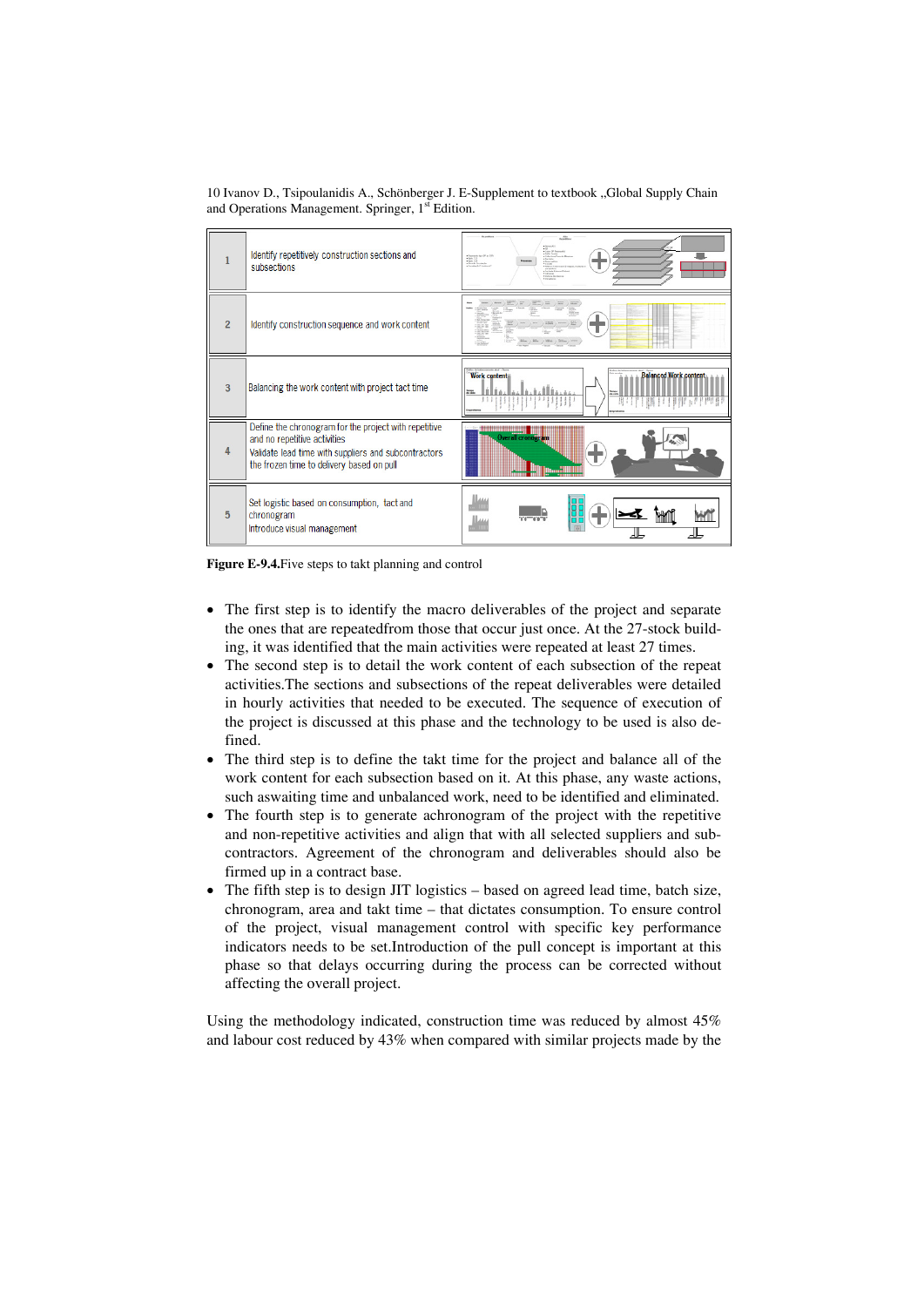same construction company. The methodology is now being used for other construction projects in Brazil.

#### *Summary*

Any construction project should start byfollowing a careful analysis of material need, work content and construction sequence otherwise it may result in extra cost, labour and/or time, or client dissatisfaction.

It is very difficult to set logistics and anSC if consumption is unknown. Takt time is key to defining targets for suppliers and subcontractors. Materials and services provided by companies in aconstruction project SC typically account for almost all of the cost of the project. The way in whichthose products and services are procured and managed has a profound effect on the outcome of the project – not only in terms of profitability for all parties, but also the way in which the completed facility meets the client's justifiable expectations of cost, quality and delivery date.

The evolution of construction projects is closely connected with SC planning. With a constant or leverage consumption which can be set by implementation of the takt time concept, the SC can help to increase construction site productivity.

We thank Mr Alex Bolinelli for preparing this casestudy.

#### *References*

- Bertelsen, S. 2004.*Lean Construction: Where are We and how to Proceed?* Lean Committee on Advancing the Competitiveness and Productivity of the US Construction Industry, National Research Council, 2009. Washington, DC: National Academies Press.
- Forbes, L.H. and Ahmed, S.M. 2011. *Modern Construction Lean Project Delivery and Integrated Practices*. Boca Raton, FL: Taylor and Francis Group, LLC.
- Korea Institute of Construction Engineering and Management (KICEM) 2003. *Process Improvement and System Development for Tact Management*.Seoul: KICEM.
- Koskela, L. and Howell, G. 2002. The Underlying Theory of Project Management is Obsolete.Philadelphia, PA: Project Management Institute.
- Samsung Engineering and Construction (SECC) 1992. *Taisei's Tact Schedule Management*. Seoul: SECC.
- Samsung Engineering and Construction (SECC) 2001. *Schedule Planning and Control by Tact System*.Seoul: SECC.
- Womack, James P. and Jones, Daniel T. 2005.Lean Consumption.*Harvard Business Review*, 3(Mar): 58-68.
- Yu, J.H., Lee, H.S., Kim, S.K., Kim, C.D., Suh, S.W. and Kim, J.H.2004.Planning and Monitoring the Taktof Work Flow, Proceedings of the 21st ISARC Conference, Jeju, South Korea.

# **Case Study: The journey from craft over mass to lean production**

The following material describes the journey that took place in the automotive industry between 1895 and 2000, based on the work documented by Womack, Jones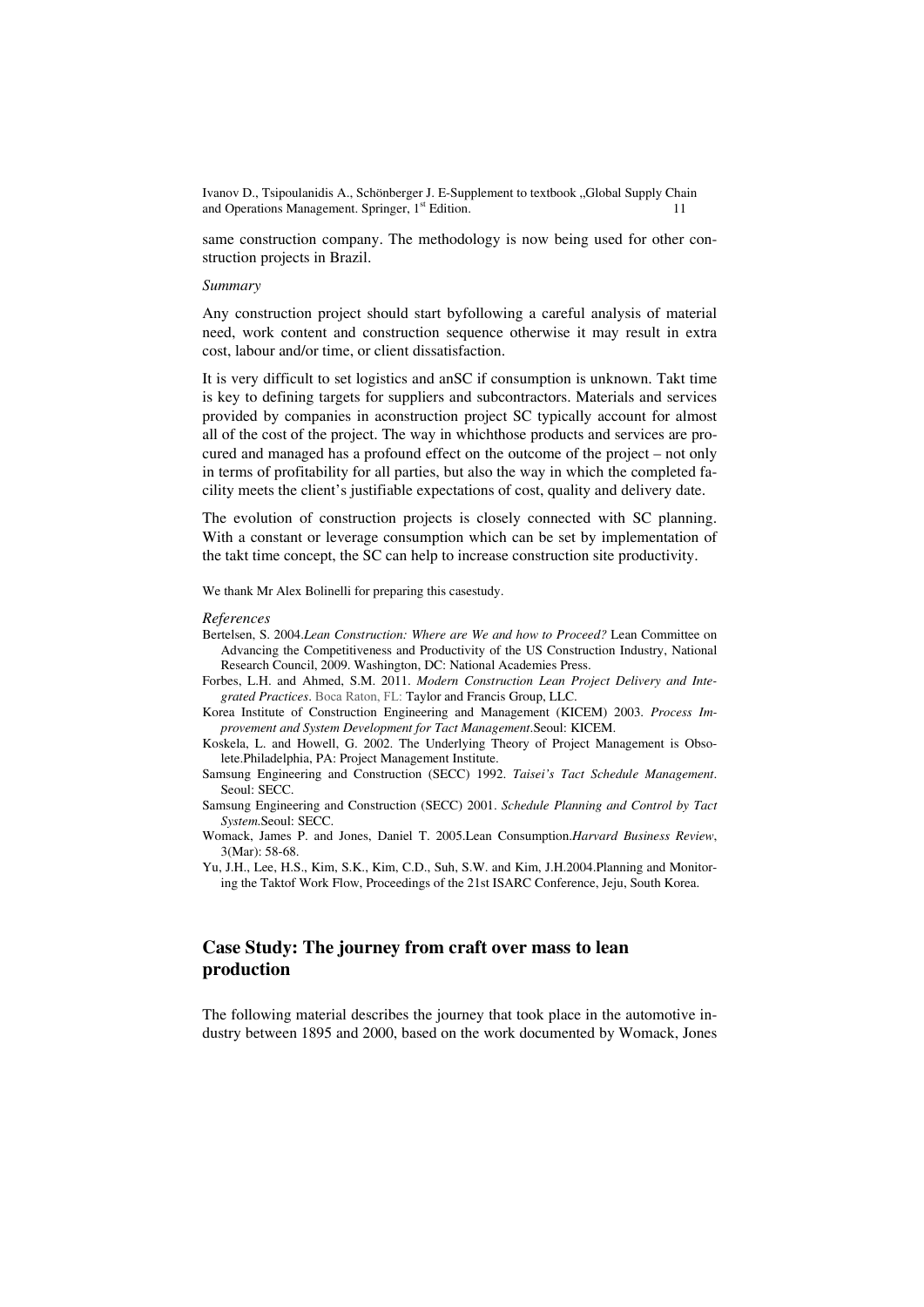and Roos in 1990 in their world-renowned book, *The Machine that Changed the World*, which is enriched by contemporary publications on this subject. We start with the history of the automotive industry from craft production through mass production to lean production. There, the characteristics of the respective production paradigms are summarized, indicating the path towards the lean thinking philosophy and emphasizing itsrelationship with the required establishment of alean culture.

# **Craft production**

The story of different production paradigms can be started with the company PanhardetLevassor (P&L) in Paris, which was visited in 1894 by Evelin Henry Ellis, a wealthy member of the English Parliament. Evelyn Ellis wanted to order an automobile from the machine-tool company P&L, which was at this time building several hundred automobiles per year, following the so-called craft production system. P&L products were all hand-made (manufactured), thus they all differed in shapes and tolerances, as even all primary parts were cut, filed or further treated by hand by the skilled staff. Ellis required a special carbody and also complete rearrangement of the pedals, transmission and engine controls; as all products were completely hand-made to customer orders, this did not create huge problems for P&L, as Womack et al. (1990) described.

To summarize, the craft production principle focused on highly skilled workers who managed their individual scope of work on their own, including for example work preparation activities. These craftsmen used simple but flexible tools to produce the goods the customer asked for –but one item at a time. As described earlier under the aspect of the process flow structures, the historical approach of craft production can be closely linked to the job shop principle.As a consequence, products produced in job shops or batch shops to support the craft production approach are extremely customized but also costly.

Womack, Jones and Roos (1990: 22) summarized craft productionas:

- workforces that werehighly skilled in design, machine operations and fitting. Most workers progressed through an apprenticeship to a full set of craft skills. Many could hope to run their own machine shops, becoming self-employed contractors to assembler firms;
- organizations that were extremely decentralized, although concentrated within a single city. Most parts and many of the vehicle's designs came from small machine shops. The system was coordinated by an owner/entrepreneur in direct contact with everyone involved – customers, employers and supplier;
- having use of general-purpose machine tools to perform drilling, grinding and other operations on metal and wood;
- having very low production volume  $-1,000$  or fewer automobiles a year, only a few of which (50 or fewer) were built to the same design. And even among those 50, no two were exactly alike since craft techniques inherently produced variations.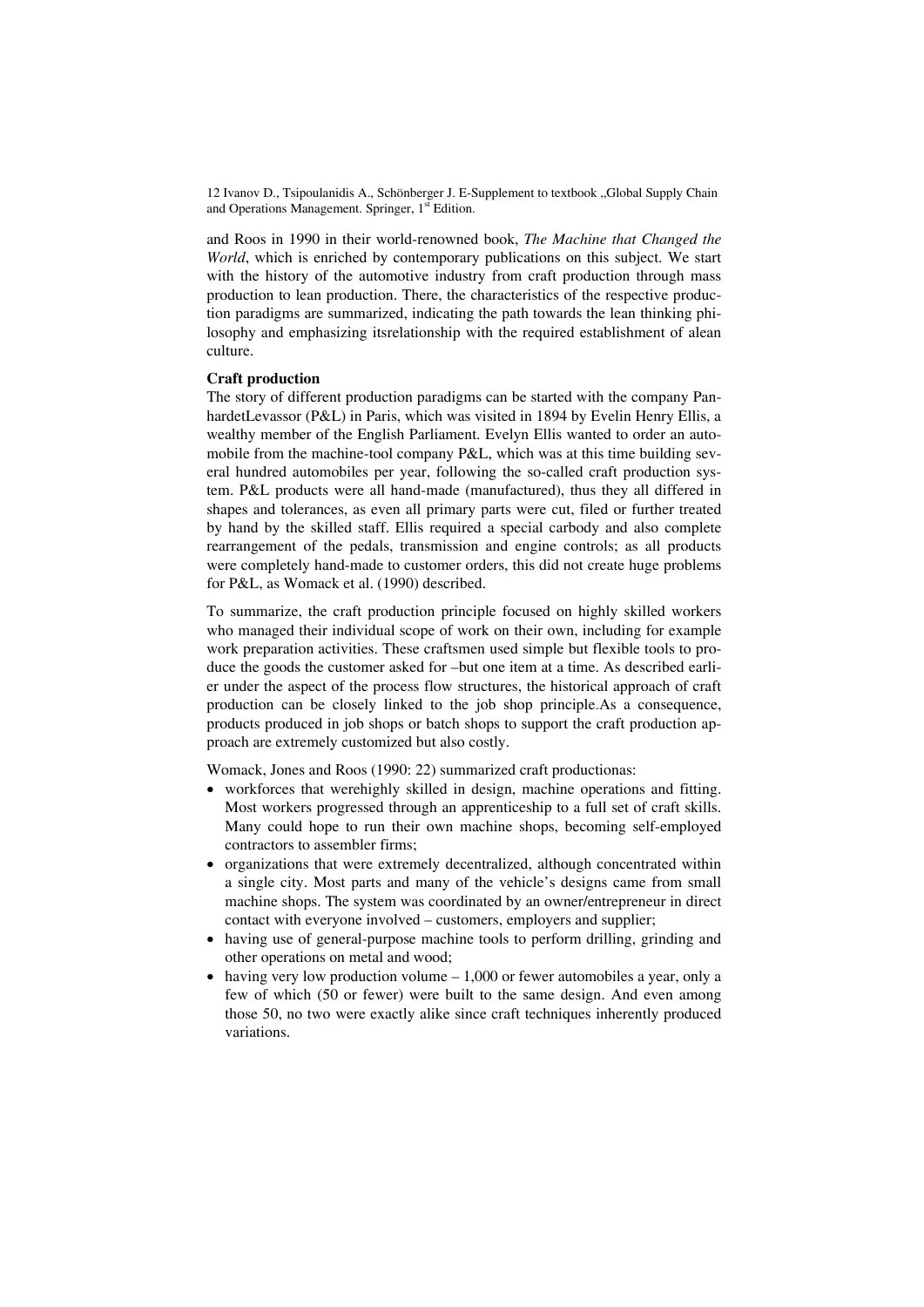Today, in the investment industry (e. g. for example the production of turbines, windmills, railway vehicles…) products are still highly customized and numerous special arrangements are engineered, later hand-made, for customers. Thus, the products are in principle **engineered-to-order** or at least **made-to-order**. However, today, automation levels in the investment goods industry areextremely low, production volumes per customer are also low. These range from a few products to some hundreds in rarecases. One could summarize that annual production volumes in that industry are in very similar regions as in the initial craft production of automobiles. On the other hand the adjustment (engineering) and manufacturing efforts are extremely high, thus it is very much comparable to (automobile) craft production, with the same effect of high production cost per unit.

### **Mass production at Ford**

The number of car manufacturers has grown constantly since 1900, as Womack et al. (1990) pointed out. Production cost was high, but consistency and reliability of products was rather poor. The pioneer, who invented mass production as an alternative to craftsmanship, was Henry Ford. He strived for areduction in production cost, at the same time increasing quality by applying mass production. On the purpose of 'Manufacturing', Henry Ford stated in his book, *My Life and Work*, "Manufacturing is not buying low and selling high. It is the process of buying materials fairly and, with the smallest possible addition of cost, transforming those materials into a consumable product and giving it to the consumer".

The concept of mass production suggests the creation of higher volumes of standard products to generate scale effects and thus lower costs per item following standardized process steps. But what is mass production and how was it invented? Henry Ford started the design of his "A" model in 1903. Five years later he presented the twentieth variant of his initial product, the "T" model [comment fromauthor: the twentiethletter in the alphabet is T]. This T model was simplified from a manufacturing perspective. It was designed for the purpose for easy manufacturing (one could say designed"for manufacturing and assembly") and was also easy to use, to repair and to drive by customers (pre-1900 automobiles required chauffeurs).

Womack et al (1990) report that, when Ford started car production in 1903, cycle times totalled 514 minutes, because each worker needed to collect all the required parts from the material buffers, bring them to the production location, perhapsneeded to do some adjusting (filing down of parts) and then finally run the assembly.

The first optimization Ford conducted was to bring the material to the workerswhile still conducting "stationary assembly", meaning that workers had to walk from one station to the next and then perform their tasks. The workers increased their knowledge of their particular assembly operations due to their specialization, and continuously improved their performance; today we would refer to the learning curve effect. As parts became more precise and reworking was no longer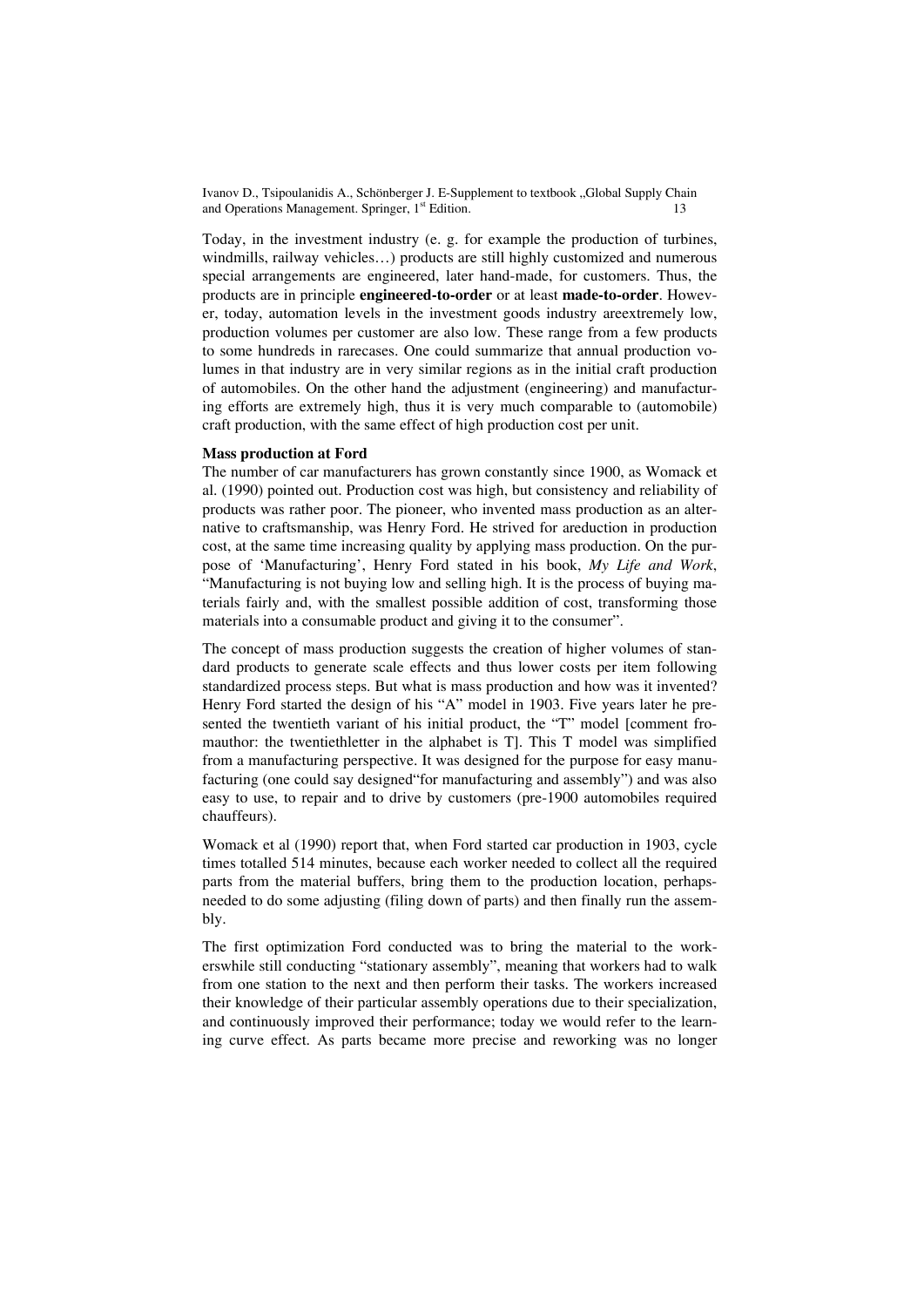needed, the cycle time reduced from 514 minutes to 2.3 minutes, as Womack et al. (1990) described. They further emphasized (ibid. 1990: 24): "The key to mass production wasn't – as many people then and now believe – the moving or continuous assembly line. Rather, it was the complete and consistent interchangeability of parts and the simplicity of attaching them to each other. These were the manufacturing innovations that made the assembly line possible."

Then in 1913 Ford implemented the assembly line, whichmade workers walking from one station to the next unnecessary. On that Ford pointed out in his autobiography: "Along about April 1, 1913, we first tried the experiment of an assembly line. We tried it on assembling the flywheel magneto. We try everything in a little way first—we will rip out anything once we discover a better way, but we have to know absolutely that the new way is going to be better than the old before we do anything drastic."

With the assembly line in the Highland Park Factory, the product came to the workers and thus the cycle time was reduced from 2.3 to just 1.19 minutes (Womack et al., 1990: 26). This was a remarkable leap in productivity within just ten years and at the same time cost per product was also significantly reduced, so that it was possible to produce 2 million Ford T models per year in the early 1920s.

To summarize, the key principles presented in this section of the casestudy which were applied to generate competitive advantage were: working-to-gauge, meaning the respect of same measures and strictlykeeping to tolerance limitations, at the same time focusing on interchangeability, simplicity and ease of attaching single loose parts. This allowed Ford to employforeigners ("workers spoke 50 languages and many of them could barely speak English")and mainly unskilled staff just to do their jobs.

The staffwho did the reordering, planning, scheduling, conducting the call-offs, etc. were the industrial engineers. They needed to plan and supervise the processes. On the other handworkers did not share information on issues or on optimization potential. Therefore, quality inspectors, repairmen, planners, housekeepers, industrial engineers, etc. were required as highly qualified indirect workers, who almost did not exist in craft production. In the engineering domains further specialization took place: besides the industrial engineers there were also manufacturing engineers evolving, who designed the required machinery, tools and jigs. Product engineers joined, who designed cars with further specialization in engine, carbody, interiors and so on. Other engineers dealt with optimizing assembly operations or designing special supporting devices. In essence knowledge workers evolved and manual workers lived in coexistence. Womack et al. (1990: 30) summarized: "These original 'knowledge workers' – individuals who manipulated ideas and information but rarely touched an actual car or even entered a factory – replaced the skilled machine-shop owners and the old-fashioned factory foremen of the earlier craft era. These worker-managers had done it all – contracted with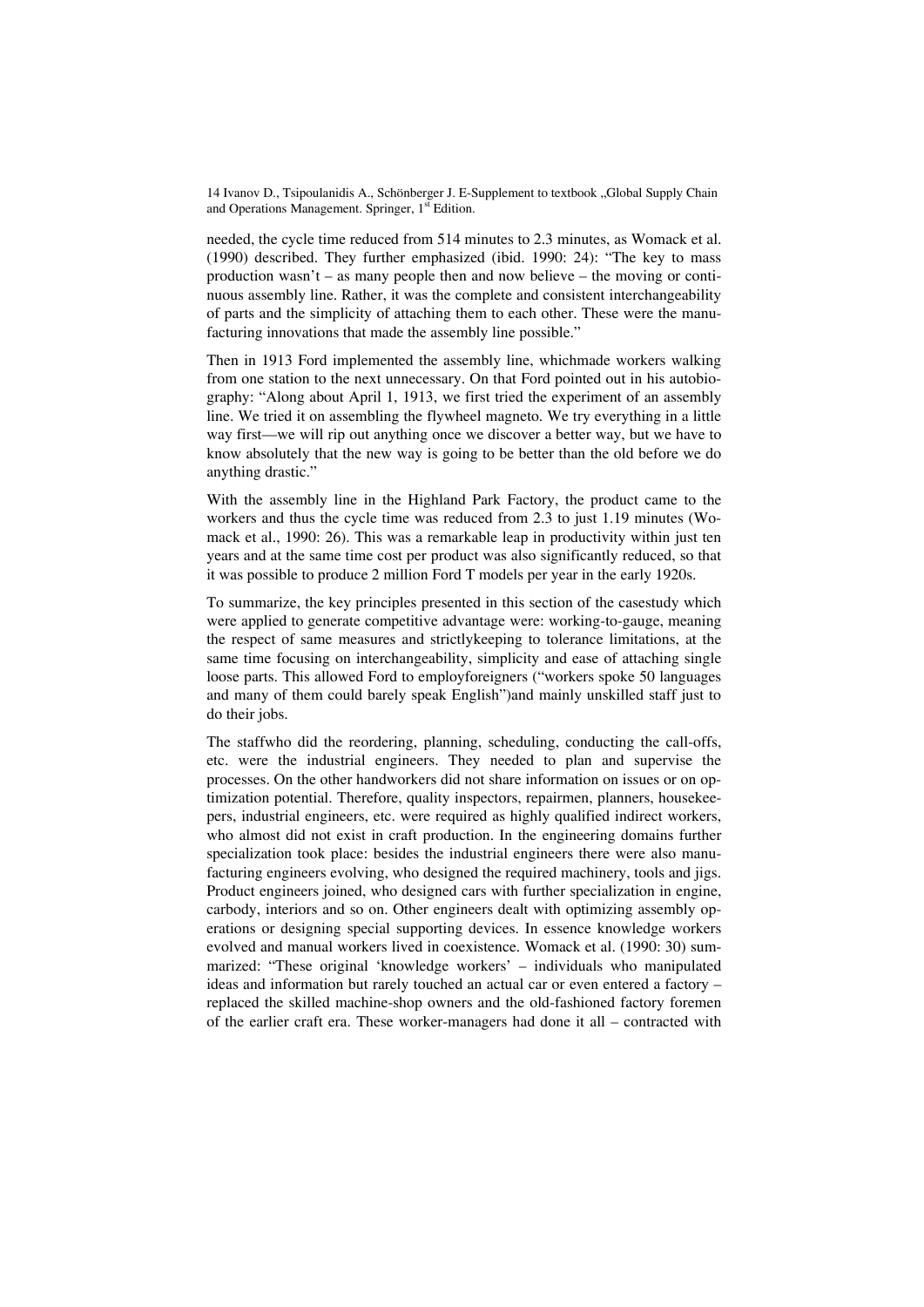the assembler, designed the part, developed a machine to make it, and, in many cases, supervised the operation of the machine workshop."

Ford designed, engineered and produced parts centrally in Detroit, but the cars were then (by 1926) assembled at 36 locations in the US and in 19 other countries all over the globe, leading to another problem: the same kind of product was not sufficient for the global market! This led in the early 1930s to different products being created in separate but fully integrated manufacturing systems in England, Germany and France. Ford followed the experience hehadbuilt up in production optimization, adopting the approach of vertical integration, meaning doing most of the parts on his own (e. g. the "Rouge Complex" in Detroit).As suppliers were not able to beat his productivity level, he needed higher tolerances and closer proximity to meet the master production schedules;but adopting this "visible hand" approach led to enormous management complexity, as Womack et al. described. He even created his own steel mill and glass production at the Highland Park Factory and operated a rubber plantation in Brazil, iron mines in Minnesota and had Ford ships to carry iron and coal (Womack et al. 1990: 37).

Ford was focusing on an intensive **level of vertical integration**, he was respectively **managing and even owning fundamental elements of the complete SC**covering e. g. internal raw material suppliers and operating the internal distribution services.

"Ford's idea was that by making everything, from food to tractors to airplanes, in a standardized form at high volume, he could dramatically reduce cost of products and make the masses rich. He financed all his projects internally […] and was determined to maintain total control of his company. Eventually, these steps beyond Highland Park all came to naught, partly because the synergy among industries [...] was never there, but also because Ford himself had absolutely no idea how to organize a global business except centralizing all decision-making in the one person at the top – himself. This concept was unworkable even when Ford was in his prime, and it nearly drove the company under when his mental powers declined in the 1930s." (ibid. 1990:37).

#### **Mass production at General Motors**

At the same time, Alfred Sloan was working for General Motors (GM) and identified that the company was suffering from two major problems: GM needed to (i) manage all the enormous enterprises William Durant – the GM founder –had acquired; and (ii) rethink their overlapping product portfolio, aiming for a basic product that would suit every purse and purpose (Sloan, 1963). Ford only created one product, so this was an unknown problem for them, but they struggled with the management of all their factories and engineering units. Sloan on the other handcompleted the mass production system, which Ford had pioneered: Sloan (1963: 154-155) decentralized the five different car divisions (from cheap to expensive, i. e. from Chevrolet to Cadillac) plus the component-making divisions (e. g. gears or generators) and their self-reliant global companies (e. g. Opel in Ger-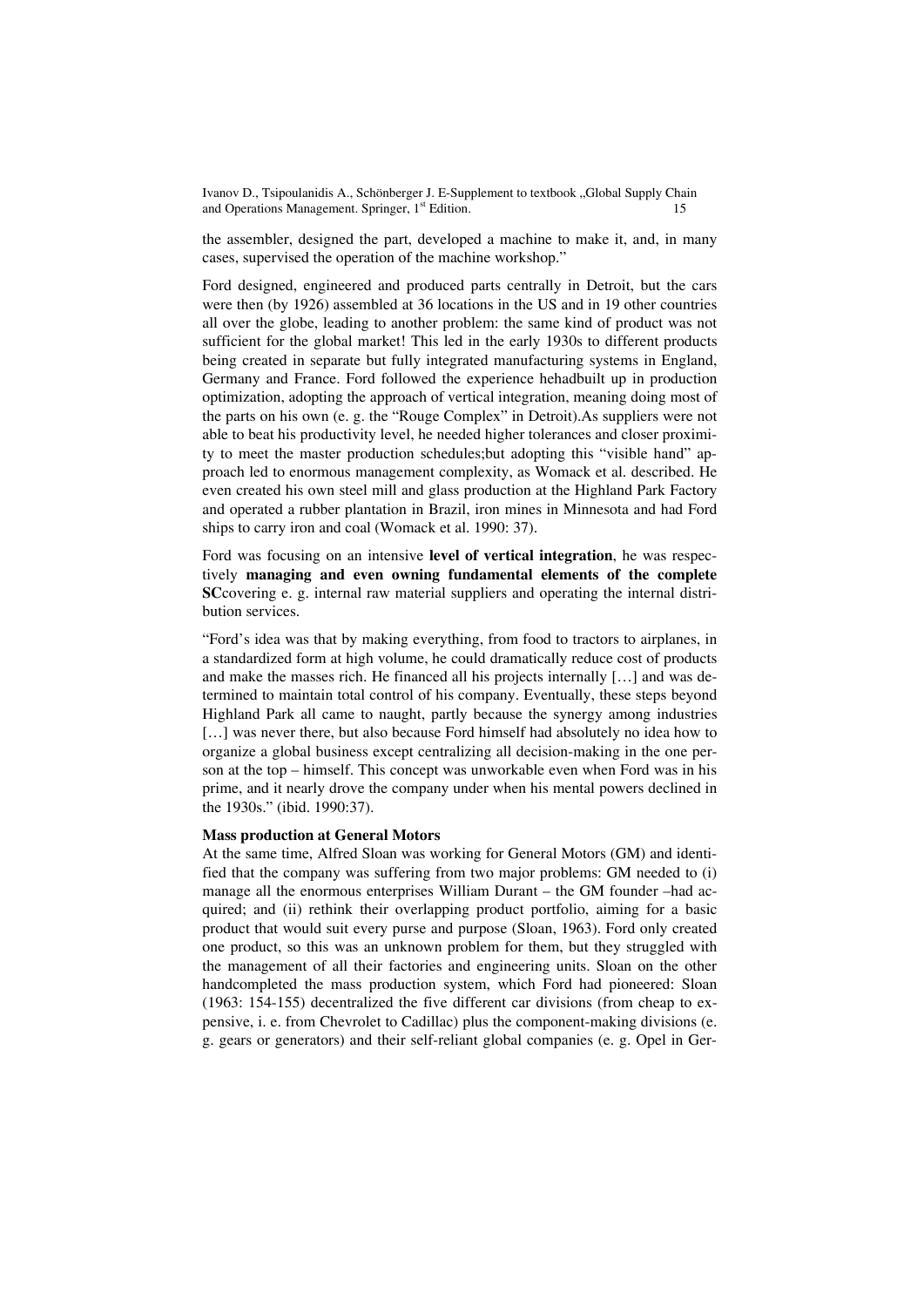many or Vauxhall in Britain), which were managed by regular key performance indicator (KPI) reviews.

In addition to the engineering evolution described in the section on "Mass Production at Ford", Sloan even forced the creation of new professions such as financial or marketing specialists – as examples of experts in other non-production oriented functions (Sloan, 1963).

Sloan also perfected standardization: the reuse of the same components (such as pumps or generators) across all products and divisions that were made over many years on standardized machines; introduction of additional features such as car stereos or air conditioning systems to keep customer interests high. The principles GM applied on the shop floor remained the same as they were when invented by Ford. American car makers considered their workers as an element of variable cost, so that in line with the cyclical swings in the markets, lay-offs took place, respecting levels of seniority – not competence. This required the creation of work rules and the establishment of workers' unions.

In summary, the mass products are designed by engineering specialists, but in contrast to craft production, in a mass production environment rather low-skilled workers are employed who use special machines and devices to assemble standardized products at high volume (Womack et al.1990).

Mass production can be considered as the mix of the principles defined by Ford's focus on factory practices with GM's focus on marketing and management inventions and the role of the workers and their unions, as described by Womack et al.

In a mass production environment such as was applied in the automotive industry, any disruption due to a defective machine or missing parts would have led to a stoppage of the entire production processes. This is the reason why mass production has led to the creation of high inventory levels of buffering material to compensate for machine breakdown. Also, human buffers (workers) have been considered as well as additional space for materials or semi-finalized products. Berning (2001) pointed out that Henry Ford applied the principles of scientific management (Taylor 1911) in production of the so-called Model T, in which he produced automobiles in a continuous production flow in large quantities (mass) so that it was possible to reduce the vehicle assembly time from 728 hours down to 1.5 hours.

Changing production for a new model or product requires high changeover efforts (design of new special machines, jigs, tools, etc.) and thus continued production and usage of standard designs is preferred in a mass-production environment (Womack et al. 1990).

Other companies in other industries copied the mass-production principles and only a few niches remained occupied by craft producers. Mass production demonstrated for decades that it was the dominating production paradigm increasing